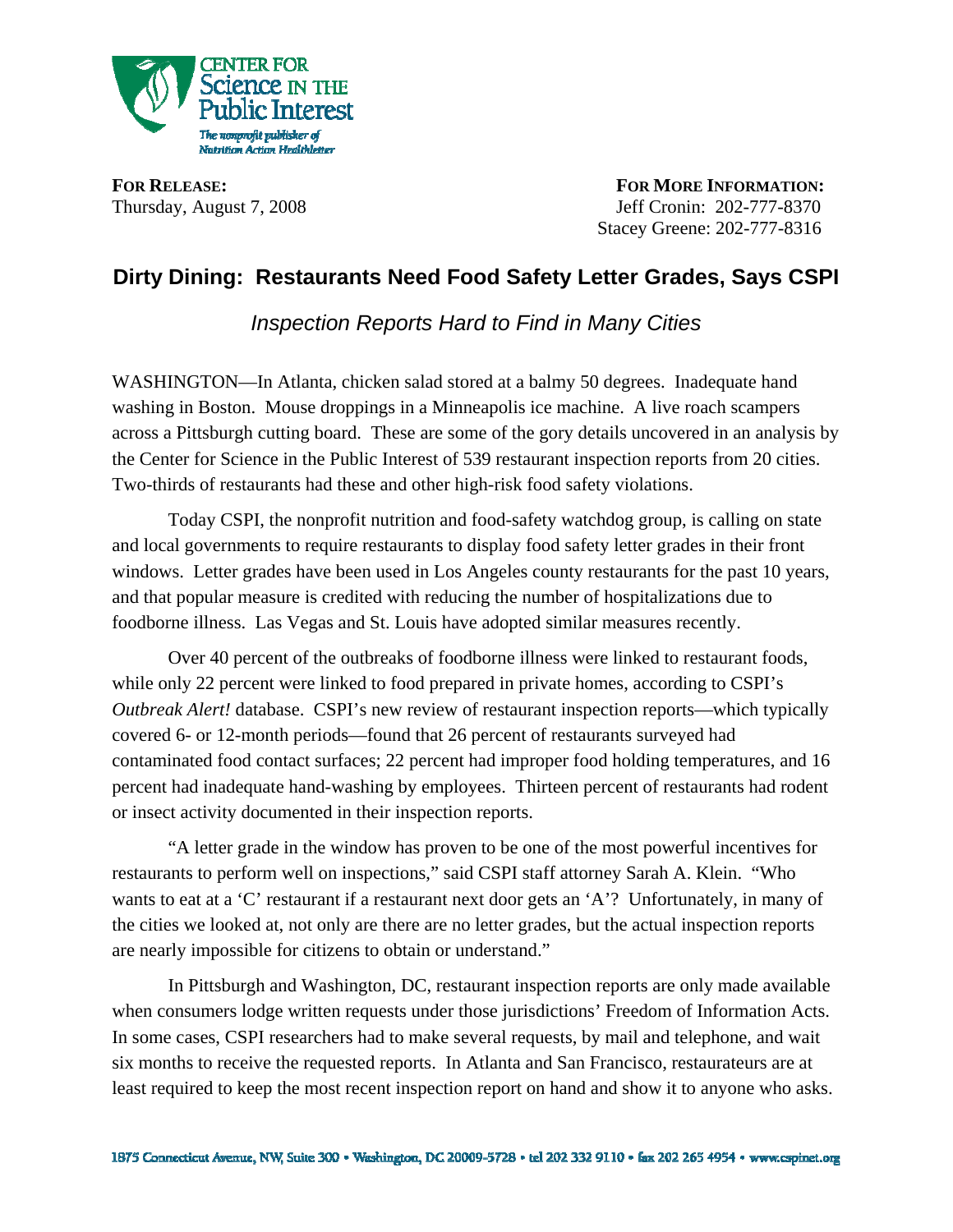Boston, Chicago, Denver, and Philadelphia are beginning to post inspection reports or scores online, but few consumers dig down into their city or county health department's web site before going out for a sandwich.

 CSPI began its review by asking 20 cities for 30 inspection reports each, distributed among equal numbers of high-end, medium-range, and fast-food restaurants. CSPI then ranked the cities by assigning a weighted score depending on the severity of the violations it found. Austin, Boston, Milwaukee, Colorado Springs, and Kansas City had the highest weighted score. St. Louis, Seattle, Philadelphia, San Francisco, and Tucson were the five with the lowest. Of course, these cities all have varying inspection protocols and complete their reports with varying degrees of detail. And some cities (Austin and Milwaukee, for instance) reported more severe violations, but those cities have a smaller number of food establishments per inspector, indicating that inspectors might be able to be more thorough.

 Though rats and roaches are the most unappetizing violations, the Centers for Disease Control and Prevention counts improper holding temperatures, lack of hand washing, improper cooking, contaminated surfaces, and unsafe food sources as the top disease-related factors. Improper hand washing, which might be indicated by a lack of hot water at a sink, can spread Hepatitis A, *Shigella*, or norovirus to diners. Foods not held at the proper temperature can foster the growth of dangerous bacteria such as *Clostridium perfringen* or *Staphylococus aureus*. *Salmonella* or *E. Coli* O157:H7 can sicken diners when meat or poultry is undercooked, or when raw foods are placed on unclean food surfaces.

 "The results of our grading system in Los Angeles have been very positive, with improved restaurant sanitary practices, reduced rates of severe food-borne illness, and high consumer confidence in this key public health regulatory system," said Dr. Jonathan Fielding, director of public health for Los Angeles County. "We appreciate the work of CSPI to encourage greater adoption of this important food safety improvement that can benefit everybody who eats out."

 Besides recommending that cities and states adopt the posting of inspection grades, CSPI says the Food and Drug Administration should revise its model food code to include easy-tounderstand inspection forms and grading cards. State and local governments use the model food code as the basis for their restaurant inspection practices.

 "Americans are eating outside the home and entrusting their health to restaurant workers more than ever before," said Klein. "We want to work with state legislators, city councilors, and public health officials around the country to implement these consumer-friendly letter grades. They'd go a long way toward preventing unnecessary illnesses."

--30--